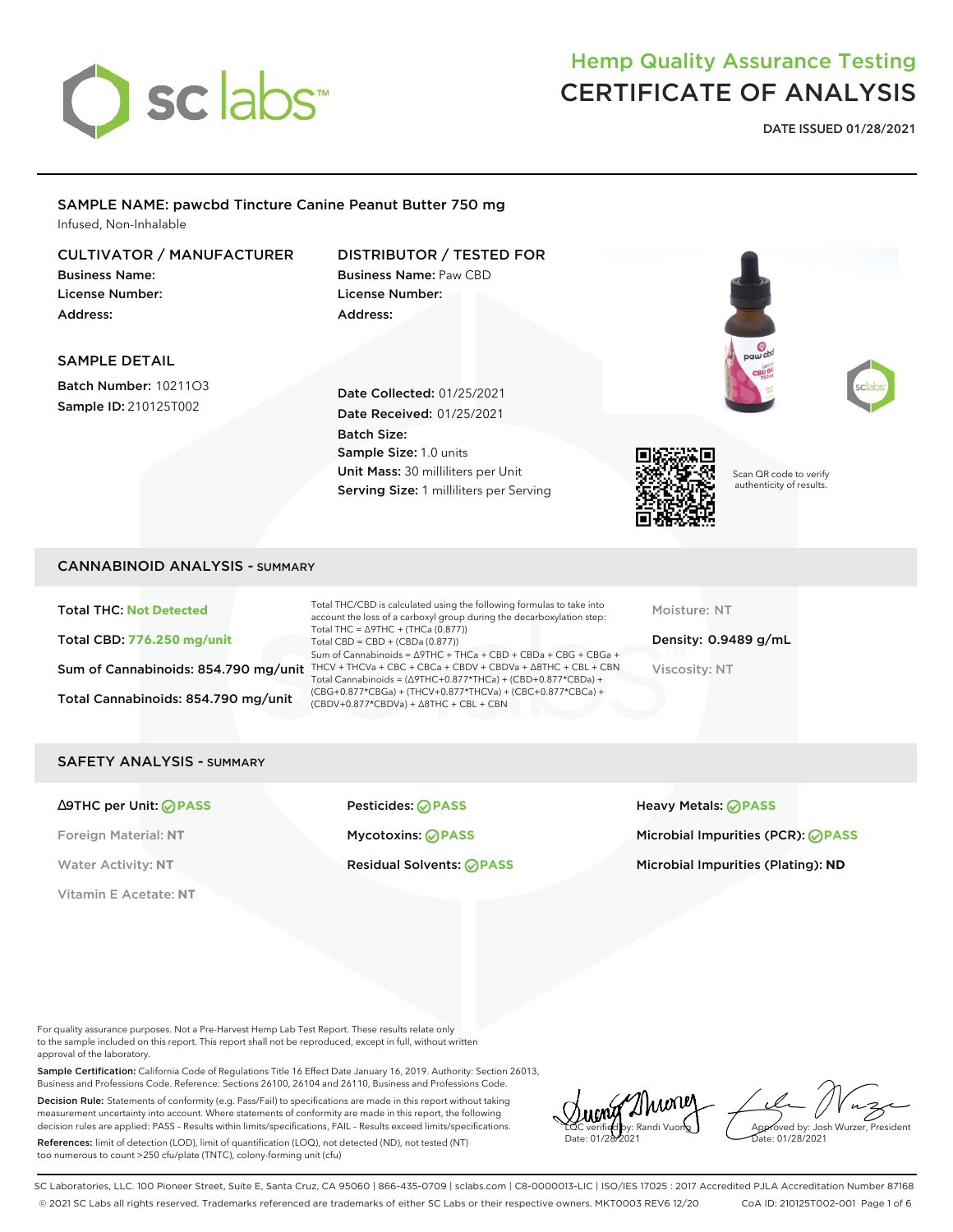

### Hemp Quality Assurance Testing CERTIFICATE OF ANALYSIS

**PAWCBD TINCTURE CANINE PEANUT BUTTER 750 MG | DATE ISSUED 01/28/2021**



Tested by high-performance liquid chromatography with diode-array detection (HPLC-DAD).

**Method:** QSP 1157 - Analysis of Cannabinoids by HPLC-DAD

TOTAL THC: **Not Detected**

Total THC (∆9THC+0.877\*THCa)

#### TOTAL CBD: **776.250 mg/unit**

Total CBD (CBD+0.877\*CBDa)

#### TOTAL CANNABINOIDS: 854.790 mg/unit

Total Cannabinoids (Total THC) + (Total CBD) + (Total CBG) + (Total THCV) + (Total CBC) + (Total CBDV) + ∆8THC + CBL + CBN

#### TOTAL CBG: 7.860 mg/unit

Total CBG (CBG+0.877\*CBGa)

#### TOTAL THCV: ND

Total THCV (THCV+0.877\*THCVa)

#### TOTAL CBC: 70.680 mg/unit Total CBC (CBC+0.877\*CBCa)

#### TOTAL CBDV: <LOQ

Total CBDV (CBDV+0.877\*CBDVa)

#### **CANNABINOID TEST RESULTS -** 01/27/2021

| <b>COMPOUND</b>            | LOD/LOQ<br>(mg/mL) | <b>MEASUREMENT</b><br><b>UNCERTAINTY (mg/mL)</b> | <b>RESULT</b><br>(mg/mL) | <b>RESULT</b><br>(%) |
|----------------------------|--------------------|--------------------------------------------------|--------------------------|----------------------|
| <b>CBD</b>                 | 0.080 / 0.220      | ±1.2394                                          | 25.875                   | 2.7268               |
| <b>CBC</b>                 | 0.060 / 0.200      | ±0.0975                                          | 2.356                    | 0.2483               |
| <b>CBG</b>                 | 0.040 / 0.120      | ±0.0163                                          | 0.262                    | 0.0276               |
| <b>CBDV</b>                | 0.040/0.240        | N/A                                              | $<$ LOQ                  | $<$ LOQ              |
| <b>CBN</b>                 | 0.020 / 0.140      | N/A                                              | $<$ LOQ                  | $<$ LOQ              |
| Δ9THC                      | 0.040 / 0.280      | N/A                                              | <b>ND</b>                | <b>ND</b>            |
| $\triangle$ 8THC           | 0.20 / 0.40        | N/A                                              | <b>ND</b>                | <b>ND</b>            |
| <b>THCa</b>                | 0.020 / 0.100      | N/A                                              | <b>ND</b>                | <b>ND</b>            |
| <b>THCV</b>                | 0.040/0.240        | N/A                                              | <b>ND</b>                | <b>ND</b>            |
| <b>THCVa</b>               | 0.040 / 0.380      | N/A                                              | <b>ND</b>                | <b>ND</b>            |
| <b>CBDa</b>                | 0.020 / 0.520      | N/A                                              | <b>ND</b>                | <b>ND</b>            |
| <b>CBDVa</b>               | 0.020 / 0.360      | N/A                                              | <b>ND</b>                | <b>ND</b>            |
| <b>CBGa</b>                | 0.040 / 0.140      | N/A                                              | <b>ND</b>                | <b>ND</b>            |
| <b>CBL</b>                 | 0.060 / 0.200      | N/A                                              | <b>ND</b>                | <b>ND</b>            |
| <b>CBCa</b>                | 0.020 / 0.300      | N/A                                              | <b>ND</b>                | <b>ND</b>            |
| <b>SUM OF CANNABINOIDS</b> |                    |                                                  | 28.493 mg/mL             | 3.0027%              |

#### Unit Mass: 30 milliliters per Unit / Serving Size: 1 milliliters per Serving

| ∆9THC per Unit                        | 1120 per-package limit | <b>ND</b>         | <b>PASS</b> |
|---------------------------------------|------------------------|-------------------|-------------|
| ∆9THC per Serving                     |                        | <b>ND</b>         |             |
| <b>Total THC per Unit</b>             |                        | <b>ND</b>         |             |
| <b>Total THC per Serving</b>          |                        | <b>ND</b>         |             |
| <b>CBD</b> per Unit                   |                        | 776.250 mg/unit   |             |
| <b>CBD per Serving</b>                |                        | 25.875 mg/serving |             |
| <b>Total CBD per Unit</b>             |                        | 776.250 mg/unit   |             |
| <b>Total CBD per Serving</b>          |                        | 25.875 mg/serving |             |
| Sum of Cannabinoids per Unit          |                        | 854.790 mg/unit   |             |
| Sum of Cannabinoids per Serving       |                        | 28.493 mg/serving |             |
| <b>Total Cannabinoids per Unit</b>    |                        | 854.790 mg/unit   |             |
| <b>Total Cannabinoids per Serving</b> |                        | 28.493 mg/serving |             |

#### **MOISTURE TEST RESULT**

#### **DENSITY TEST RESULT**

#### **VISCOSITY TEST RESULT**

**Not Tested**

**0.9489 g/mL**

Tested 01/27/2021

**Method:** QSP 7870 - Sample Preparation

**Not Tested**



SC Laboratories, LLC. 100 Pioneer Street, Suite E, Santa Cruz, CA 95060 | 866-435-0709 | sclabs.com | C8-0000013-LIC | ISO/IES 17025 : 2017 Accredited PJLA Accreditation Number 87168 © 2021 SC Labs all rights reserved. Trademarks referenced are trademarks of either SC Labs or their respective owners. MKT0003 REV6 12/20 CoA ID: 210125T002-001 Page 2 of 6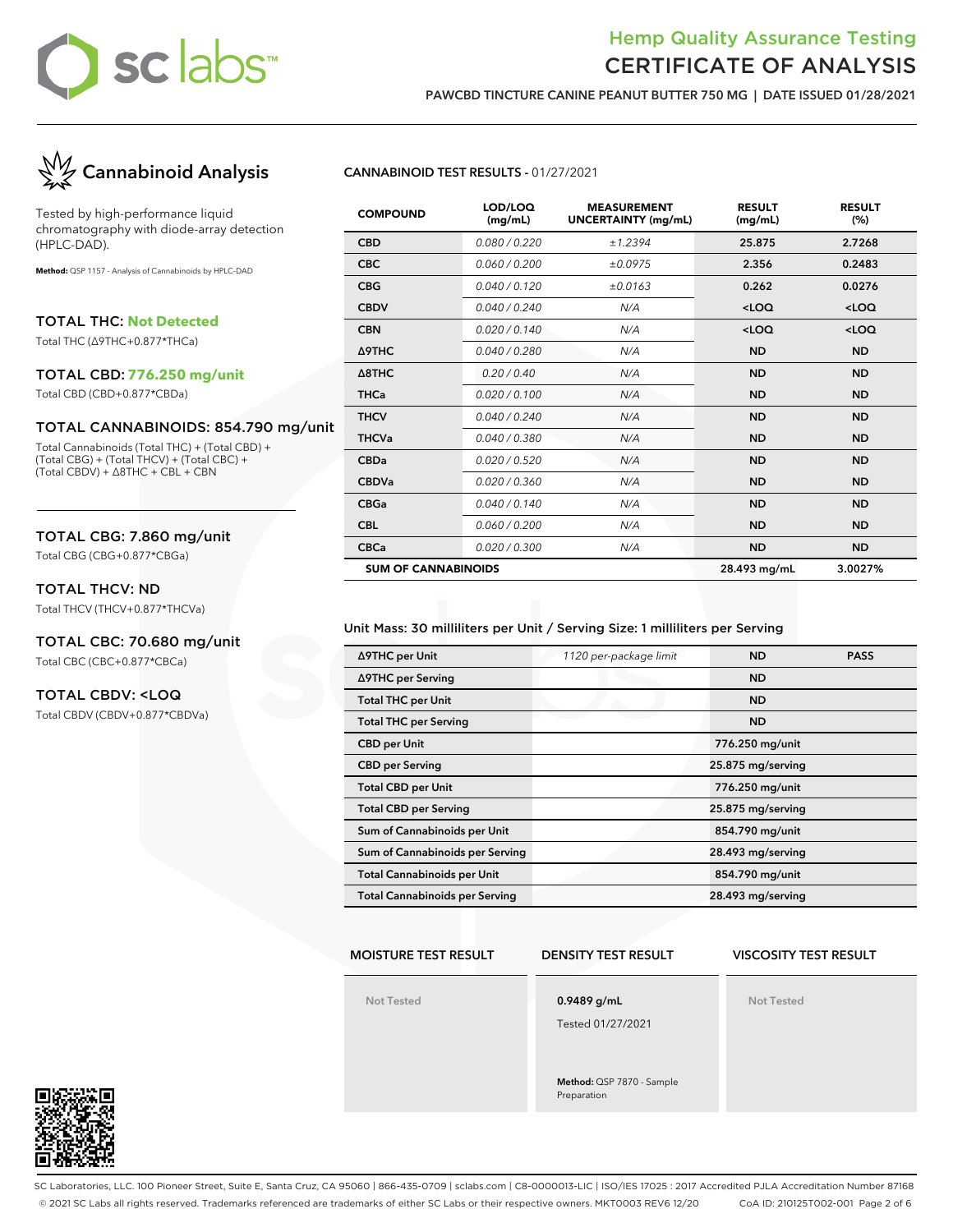## sc labs™

### Hemp Quality Assurance Testing CERTIFICATE OF ANALYSIS

**PAWCBD TINCTURE CANINE PEANUT BUTTER 750 MG | DATE ISSUED 01/28/2021**

## **Pesticide Analysis**

#### **CATEGORY 1 AND 2 PESTICIDES**

Pesticide and plant growth regulator analysis utilizing high-performance liquid chromatography-mass spectrometry (HPLC-MS) or gas chromatography-mass spectrometry (GC-MS). \*GC-MS utilized where indicated.

**Method:** QSP 1212 - Analysis of Pesticides and Mycotoxins by LC-MS or QSP 1213 - Analysis of Pesticides by GC-MS

#### **CATEGORY 1 PESTICIDE TEST RESULTS -** 01/27/2021 **PASS**

| <b>COMPOUND</b>          | LOD/LOQ<br>$(\mu g/g)$ | <b>ACTION LIMIT</b><br>$(\mu g/g)$ | <b>MEASUREMENT</b><br>UNCERTAINTY (µg/g) | <b>RESULT</b><br>$(\mu g/g)$ | <b>RESULT</b> |
|--------------------------|------------------------|------------------------------------|------------------------------------------|------------------------------|---------------|
| Aldicarb                 | 0.03 / 0.08            | $>$ LOD                            | N/A                                      | <b>ND</b>                    | <b>PASS</b>   |
| Carbofuran               | 0.02 / 0.05            | $\ge$ LOD                          | N/A                                      | <b>ND</b>                    | <b>PASS</b>   |
| Chlordane*               | 0.03 / 0.08            | $\ge$ LOD                          | N/A                                      | <b>ND</b>                    | <b>PASS</b>   |
| Chlorfenapyr*            | 0.03/0.10              | $\ge$ LOD                          | N/A                                      | <b>ND</b>                    | <b>PASS</b>   |
| Chlorpyrifos             | 0.02 / 0.06            | $\ge$ LOD                          | N/A                                      | <b>ND</b>                    | <b>PASS</b>   |
| Coumaphos                | 0.02 / 0.07            | $\ge$ LOD                          | N/A                                      | <b>ND</b>                    | <b>PASS</b>   |
| Daminozide               | 0.02 / 0.07            | $>$ LOD                            | N/A                                      | <b>ND</b>                    | <b>PASS</b>   |
| <b>DDVP</b> (Dichlorvos) | 0.03/0.09              | $\ge$ LOD                          | N/A                                      | <b>ND</b>                    | <b>PASS</b>   |
| Dimethoate               | 0.03 / 0.08            | $\ge$ LOD                          | N/A                                      | <b>ND</b>                    | <b>PASS</b>   |
| Ethoprop(hos)            | 0.03/0.10              | $\ge$ LOD                          | N/A                                      | <b>ND</b>                    | <b>PASS</b>   |
| Etofenprox               | 0.02 / 0.06            | $\ge$ LOD                          | N/A                                      | <b>ND</b>                    | <b>PASS</b>   |
| Fenoxycarb               | 0.03 / 0.08            | $\ge$ LOD                          | N/A                                      | <b>ND</b>                    | <b>PASS</b>   |
| Fipronil                 | 0.03 / 0.08            | $\ge$ LOD                          | N/A                                      | <b>ND</b>                    | <b>PASS</b>   |
| Imazalil                 | 0.02 / 0.06            | $\ge$ LOD                          | N/A                                      | <b>ND</b>                    | <b>PASS</b>   |
| <b>Methiocarb</b>        | 0.02 / 0.07            | $\ge$ LOD                          | N/A                                      | <b>ND</b>                    | <b>PASS</b>   |
| Methyl parathion         | 0.03/0.10              | $\ge$ LOD                          | N/A                                      | <b>ND</b>                    | <b>PASS</b>   |
| Mevinphos                | 0.03/0.09              | $>$ LOD                            | N/A                                      | <b>ND</b>                    | <b>PASS</b>   |
| Paclobutrazol            | 0.02 / 0.05            | $>$ LOD                            | N/A                                      | <b>ND</b>                    | <b>PASS</b>   |
| Propoxur                 | 0.03 / 0.09            | $\ge$ LOD                          | N/A                                      | <b>ND</b>                    | <b>PASS</b>   |
| Spiroxamine              | 0.03 / 0.08            | $\ge$ LOD                          | N/A                                      | <b>ND</b>                    | <b>PASS</b>   |
| Thiacloprid              | 0.03/0.10              | $\ge$ LOD                          | N/A                                      | <b>ND</b>                    | <b>PASS</b>   |
|                          |                        |                                    |                                          |                              |               |

#### **CATEGORY 2 PESTICIDE TEST RESULTS -** 01/27/2021 **PASS**

| Abamectin           | 0.03/0.10   | 0.3            | N/A | <b>ND</b> | <b>PASS</b> |
|---------------------|-------------|----------------|-----|-----------|-------------|
| Acephate            | 0.02 / 0.07 | 5              | N/A | <b>ND</b> | <b>PASS</b> |
| Acequinocyl         | 0.02 / 0.07 | $\overline{4}$ | N/A | <b>ND</b> | <b>PASS</b> |
| Acetamiprid         | 0.02/0.05   | 5              | N/A | <b>ND</b> | <b>PASS</b> |
| Azoxystrobin        | 0.02 / 0.07 | 40             | N/A | <b>ND</b> | <b>PASS</b> |
| <b>Bifenazate</b>   | 0.01 / 0.04 | 5              | N/A | <b>ND</b> | <b>PASS</b> |
| <b>Bifenthrin</b>   | 0.02/0.05   | 0.5            | N/A | <b>ND</b> | <b>PASS</b> |
| <b>Boscalid</b>     | 0.03/0.09   | 10             | N/A | <b>ND</b> | <b>PASS</b> |
| Captan              | 0.19/0.57   | 5              | N/A | <b>ND</b> | <b>PASS</b> |
| Carbaryl            | 0.02 / 0.06 | 0.5            | N/A | <b>ND</b> | <b>PASS</b> |
| Chlorantraniliprole | 0.04/0.12   | 40             | N/A | <b>ND</b> | <b>PASS</b> |

Continued on next page



SC Laboratories, LLC. 100 Pioneer Street, Suite E, Santa Cruz, CA 95060 | 866-435-0709 | sclabs.com | C8-0000013-LIC | ISO/IES 17025 : 2017 Accredited PJLA Accreditation Number 87168 © 2021 SC Labs all rights reserved. Trademarks referenced are trademarks of either SC Labs or their respective owners. MKT0003 REV6 12/20 CoA ID: 210125T002-001 Page 3 of 6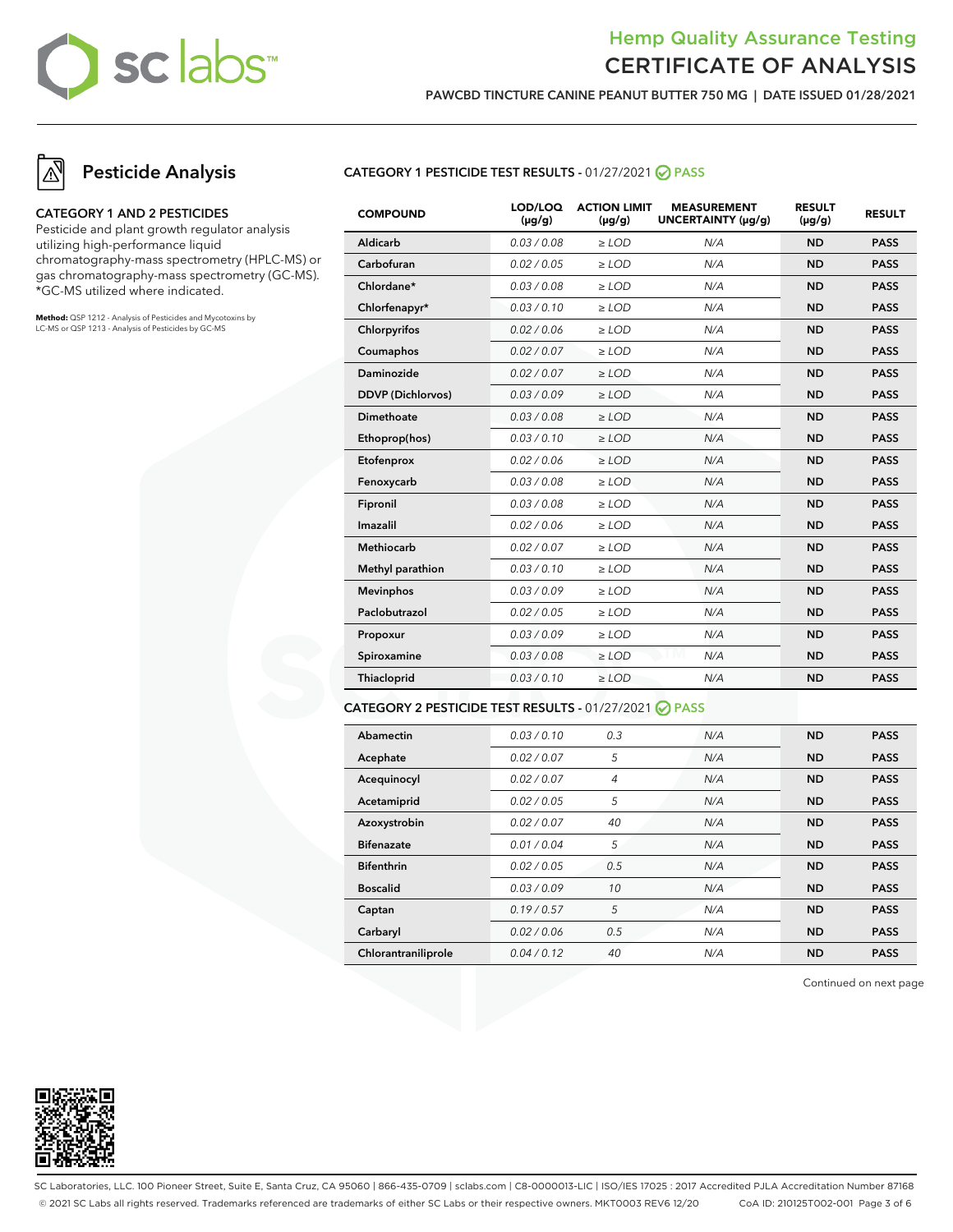## sc labs™

### Hemp Quality Assurance Testing CERTIFICATE OF ANALYSIS

**PAWCBD TINCTURE CANINE PEANUT BUTTER 750 MG | DATE ISSUED 01/28/2021**





#### **CATEGORY 1 AND 2 PESTICIDES**

Pesticide and plant growth regulator analysis utilizing high-performance liquid chromatography-mass spectrometry (HPLC-MS) or gas chromatography-mass spectrometry (GC-MS). \*GC-MS utilized where indicated.

**Method:** QSP 1212 - Analysis of Pesticides and Mycotoxins by LC-MS or QSP 1213 - Analysis of Pesticides by GC-MS

#### **CATEGORY 2 PESTICIDE TEST RESULTS -** 01/27/2021 continued **PASS**

| <b>COMPOUND</b>          | LOD/LOQ<br>$(\mu g/g)$ | <b>ACTION LIMIT</b><br>$(\mu g/g)$ | <b>MEASUREMENT</b><br>UNCERTAINTY (µg/g) | <b>RESULT</b><br>$(\mu g/g)$ | <b>RESULT</b> |
|--------------------------|------------------------|------------------------------------|------------------------------------------|------------------------------|---------------|
| Clofentezine             | 0.03 / 0.09            | 0.5                                | N/A                                      | <b>ND</b>                    | <b>PASS</b>   |
| Cyfluthrin               | 0.12 / 0.38            | $\mathcal{I}$                      | N/A                                      | <b>ND</b>                    | <b>PASS</b>   |
| Cypermethrin             | 0.11 / 0.32            | $\mathcal{I}$                      | N/A                                      | <b>ND</b>                    | <b>PASS</b>   |
| Diazinon                 | 0.02 / 0.05            | 0.2                                | N/A                                      | <b>ND</b>                    | <b>PASS</b>   |
| Dimethomorph             | 0.03 / 0.09            | 20                                 | N/A                                      | <b>ND</b>                    | <b>PASS</b>   |
| Etoxazole                | 0.02 / 0.06            | 1.5                                | N/A                                      | <b>ND</b>                    | <b>PASS</b>   |
| Fenhexamid               | 0.03 / 0.09            | 10                                 | N/A                                      | <b>ND</b>                    | <b>PASS</b>   |
| Fenpyroximate            | 0.02 / 0.06            | $\overline{c}$                     | N/A                                      | <b>ND</b>                    | <b>PASS</b>   |
| Flonicamid               | 0.03 / 0.10            | 2                                  | N/A                                      | <b>ND</b>                    | <b>PASS</b>   |
| Fludioxonil              | 0.03 / 0.10            | 30                                 | N/A                                      | <b>ND</b>                    | <b>PASS</b>   |
| Hexythiazox              | 0.02 / 0.07            | 2                                  | N/A                                      | <b>ND</b>                    | <b>PASS</b>   |
| Imidacloprid             | 0.04 / 0.11            | 3                                  | N/A                                      | <b>ND</b>                    | <b>PASS</b>   |
| Kresoxim-methyl          | 0.02 / 0.07            | $\mathcal{I}$                      | N/A                                      | <b>ND</b>                    | <b>PASS</b>   |
| <b>Malathion</b>         | 0.03 / 0.09            | 5                                  | N/A                                      | <b>ND</b>                    | <b>PASS</b>   |
| Metalaxyl                | 0.02 / 0.07            | 15                                 | N/A                                      | <b>ND</b>                    | <b>PASS</b>   |
| Methomyl                 | 0.03 / 0.10            | 0.1                                | N/A                                      | <b>ND</b>                    | <b>PASS</b>   |
| Myclobutanil             | 0.03 / 0.09            | 9                                  | N/A                                      | <b>ND</b>                    | <b>PASS</b>   |
| <b>Naled</b>             | 0.02 / 0.07            | 0.5                                | N/A                                      | <b>ND</b>                    | <b>PASS</b>   |
| Oxamyl                   | 0.04 / 0.11            | 0.2                                | N/A                                      | <b>ND</b>                    | <b>PASS</b>   |
| Pentachloronitrobenzene* | 0.03 / 0.09            | 0.2                                | N/A                                      | <b>ND</b>                    | <b>PASS</b>   |
| Permethrin               | 0.04 / 0.12            | 20                                 | N/A                                      | <b>ND</b>                    | <b>PASS</b>   |
| Phosmet                  | 0.03 / 0.10            | 0.2                                | N/A                                      | <b>ND</b>                    | <b>PASS</b>   |
| Piperonylbutoxide        | 0.02 / 0.07            | 8                                  | N/A                                      | <b>ND</b>                    | <b>PASS</b>   |
| Prallethrin              | 0.03 / 0.08            | 0.4                                | N/A                                      | <b>ND</b>                    | <b>PASS</b>   |
| Propiconazole            | 0.02 / 0.07            | 20                                 | N/A                                      | <b>ND</b>                    | <b>PASS</b>   |
| Pyrethrins               | 0.04 / 0.12            | $\mathcal{I}$                      | N/A                                      | <b>ND</b>                    | <b>PASS</b>   |
| Pyridaben                | 0.02 / 0.07            | 3                                  | N/A                                      | <b>ND</b>                    | <b>PASS</b>   |
| Spinetoram               | 0.02 / 0.07            | 3                                  | N/A                                      | <b>ND</b>                    | <b>PASS</b>   |
| Spinosad                 | 0.02 / 0.07            | 3                                  | N/A                                      | <b>ND</b>                    | <b>PASS</b>   |
| Spiromesifen             | 0.02 / 0.05            | 12                                 | N/A                                      | <b>ND</b>                    | <b>PASS</b>   |
| Spirotetramat            | 0.02 / 0.06            | 13                                 | N/A                                      | <b>ND</b>                    | <b>PASS</b>   |
| Tebuconazole             | 0.02 / 0.07            | $\overline{c}$                     | N/A                                      | <b>ND</b>                    | <b>PASS</b>   |
| Thiamethoxam             | 0.03 / 0.10            | 4.5                                | N/A                                      | <b>ND</b>                    | <b>PASS</b>   |
| Trifloxystrobin          | 0.03 / 0.08            | 30                                 | N/A                                      | <b>ND</b>                    | <b>PASS</b>   |



SC Laboratories, LLC. 100 Pioneer Street, Suite E, Santa Cruz, CA 95060 | 866-435-0709 | sclabs.com | C8-0000013-LIC | ISO/IES 17025 : 2017 Accredited PJLA Accreditation Number 87168 © 2021 SC Labs all rights reserved. Trademarks referenced are trademarks of either SC Labs or their respective owners. MKT0003 REV6 12/20 CoA ID: 210125T002-001 Page 4 of 6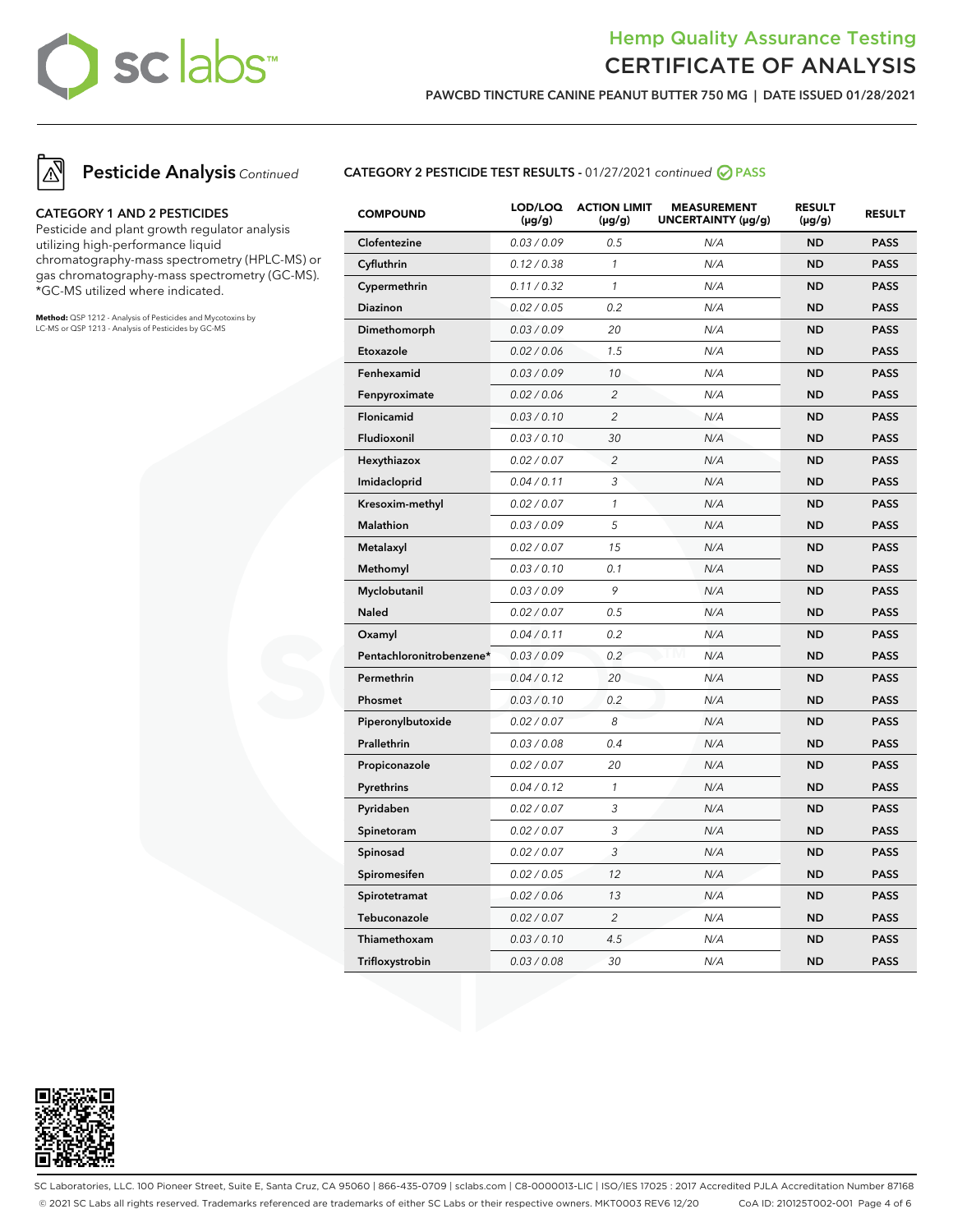# sclabs™

## Hemp Quality Assurance Testing CERTIFICATE OF ANALYSIS

**PAWCBD TINCTURE CANINE PEANUT BUTTER 750 MG | DATE ISSUED 01/28/2021**



Mycotoxin analysis utilizing high-performance liquid chromatography-mass spectrometry (HPLC-MS).

**Method:** QSP 1212 - Analysis of Pesticides and Mycotoxins by LC-MS

## **Residual Solvents Analysis**

**CATEGORY 1 AND 2 RESIDUAL SOLVENTS** Residual Solvent analysis utilizing gas chromatography-mass spectrometry (GC-MS).

**Method:** QSP 1204 - Analysis of Residual Solvents by GC-MS

#### **MYCOTOXIN TEST RESULTS - 01/27/2021 ⊘ PASS**

| <b>COMPOUND</b>        | LOD/LOQ<br>(µg/kg) | <b>ACTION LIMIT</b><br>$(\mu g/kg)$ | <b>MEASUREMENT</b><br>UNCERTAINTY (µg/kg) | <b>RESULT</b><br>$(\mu g/kg)$ | <b>RESULT</b> |
|------------------------|--------------------|-------------------------------------|-------------------------------------------|-------------------------------|---------------|
| <b>Aflatoxin B1</b>    | 2.0/6.0            |                                     | N/A                                       | <b>ND</b>                     |               |
| <b>Aflatoxin B2</b>    | 1.8/5.6            |                                     | N/A                                       | <b>ND</b>                     |               |
| Aflatoxin G1           | 1.0/3.1            |                                     | N/A                                       | <b>ND</b>                     |               |
| <b>Aflatoxin G2</b>    | 1.2/3.5            |                                     | N/A                                       | <b>ND</b>                     |               |
| <b>Total Aflatoxin</b> |                    | 20                                  |                                           | <b>ND</b>                     | <b>PASS</b>   |
| Ochratoxin A           | 6.3/19.2           | 20                                  | N/A                                       | <b>ND</b>                     | <b>PASS</b>   |

#### **CATEGORY 1 RESIDUAL SOLVENTS TEST RESULTS -** 01/27/2021 **PASS**

| <b>COMPOUND</b>       | LOD/LOQ<br>$(\mu g/g)$ | <b>ACTION LIMIT</b><br>$(\mu g/g)$ | <b>MEASUREMENT</b><br>UNCERTAINTY (µg/g) | <b>RESULT</b><br>$(\mu g/g)$ | <b>RESULT</b> |
|-----------------------|------------------------|------------------------------------|------------------------------------------|------------------------------|---------------|
| 1.2-Dichloroethane    | 0.05/0.1               |                                    | N/A                                      | <b>ND</b>                    | <b>PASS</b>   |
| <b>Benzene</b>        | 0.03/0.09              |                                    | N/A                                      | <b>ND</b>                    | <b>PASS</b>   |
| Chloroform            | 01/02                  |                                    | N/A                                      | <b>ND</b>                    | <b>PASS</b>   |
| <b>Ethylene Oxide</b> | 0.3/0.8                |                                    | N/A                                      | <b>ND</b>                    | <b>PASS</b>   |
| Methylene chloride    | 0.3/0.9                |                                    | N/A                                      | ND                           | <b>PASS</b>   |
| Trichloroethylene     | 0.1/0.3                |                                    | N/A                                      | <b>ND</b>                    | <b>PASS</b>   |

#### **CATEGORY 2 RESIDUAL SOLVENTS TEST RESULTS -** 01/27/2021 **PASS**

| Acetone                  | 20/50  | 5000 | N/A   | <b>ND</b> | <b>PASS</b> |
|--------------------------|--------|------|-------|-----------|-------------|
| <b>Acetonitrile</b>      | 2/7    | 410  | N/A   | <b>ND</b> | <b>PASS</b> |
| <b>Butane</b>            | 10/50  | 5000 | N/A   | <b>ND</b> | <b>PASS</b> |
| Ethanol                  | 20/50  | 5000 | ±16.6 | 436       | <b>PASS</b> |
| Ethyl acetate            | 20/60  | 5000 | N/A   | <b>ND</b> | <b>PASS</b> |
| <b>Ethyl ether</b>       | 20/50  | 5000 | N/A   | <b>ND</b> | <b>PASS</b> |
| Heptane                  | 20/60  | 5000 | N/A   | <b>ND</b> | <b>PASS</b> |
| Hexane                   | 2/5    | 290  | N/A   | <b>ND</b> | <b>PASS</b> |
| <b>Isopropyl Alcohol</b> | 10/40  | 5000 | N/A   | <b>ND</b> | <b>PASS</b> |
| Methanol                 | 50/200 | 3000 | N/A   | <b>ND</b> | <b>PASS</b> |
| Pentane                  | 20/50  | 5000 | N/A   | <b>ND</b> | <b>PASS</b> |
| Propane                  | 10/20  | 5000 | N/A   | <b>ND</b> | <b>PASS</b> |
| <b>Toluene</b>           | 7/21   | 890  | N/A   | <b>ND</b> | <b>PASS</b> |
| <b>Total Xylenes</b>     | 50/160 | 2170 | N/A   | <b>ND</b> | <b>PASS</b> |



SC Laboratories, LLC. 100 Pioneer Street, Suite E, Santa Cruz, CA 95060 | 866-435-0709 | sclabs.com | C8-0000013-LIC | ISO/IES 17025 : 2017 Accredited PJLA Accreditation Number 87168 © 2021 SC Labs all rights reserved. Trademarks referenced are trademarks of either SC Labs or their respective owners. MKT0003 REV6 12/20 CoA ID: 210125T002-001 Page 5 of 6